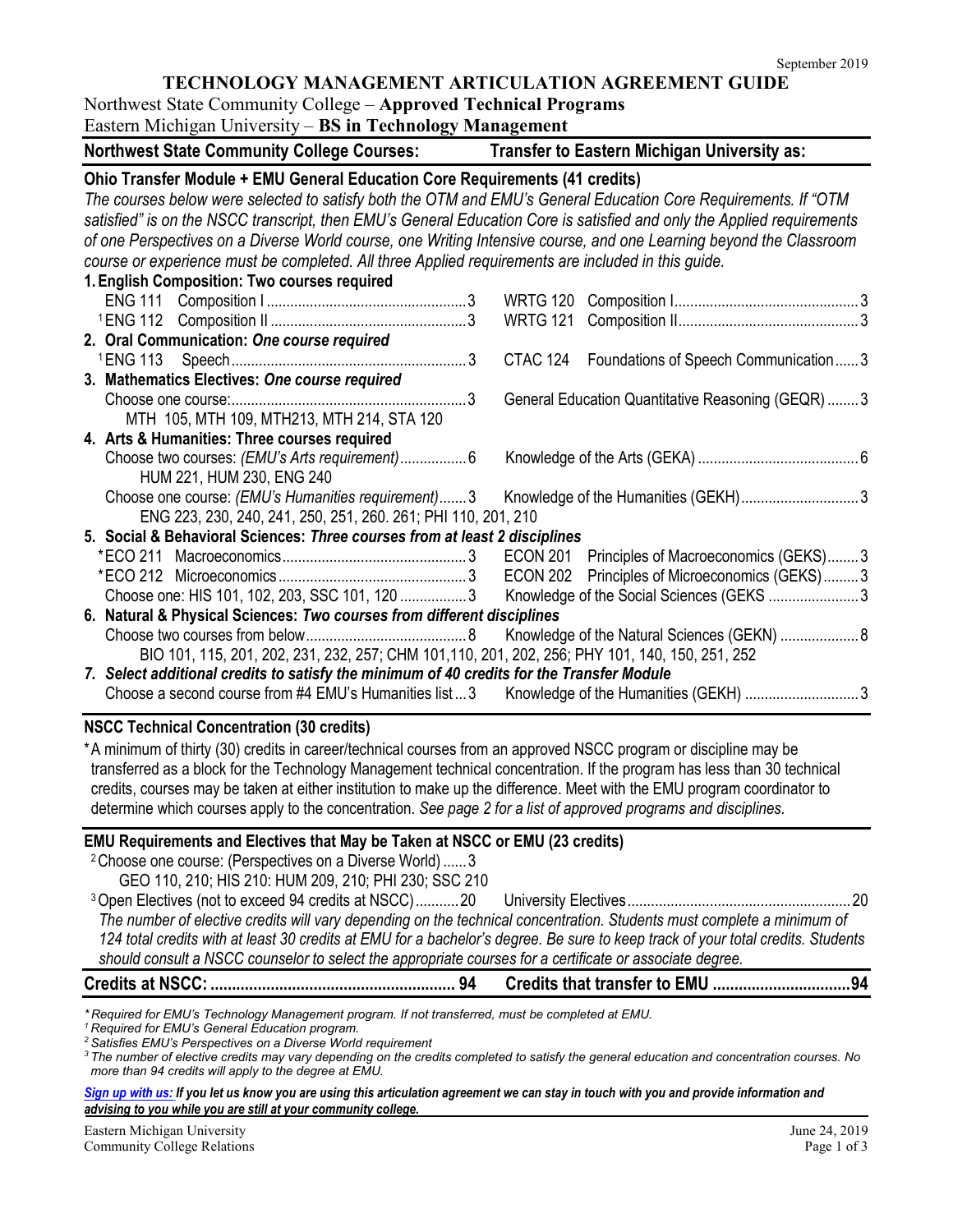### **TECHNOLOGY MANAGEMENT ARTICULATION AGREEMENT GUIDE**

Northwest State Community College – **Approved Technical Programs** Eastern Michigan University – **BS in Technology Management**

### **Completion of Technology Management Major**

## **Major Requirements (30-33 credits)**

| <b>Core Courses (18 credits)</b> |  |  |
|----------------------------------|--|--|
|----------------------------------|--|--|

| TM 130 Introduction to Technology Management3           |  |
|---------------------------------------------------------|--|
| TM 212 Management of Technological Change 3             |  |
| TM 311 Information Technology Mgmt & Organizations3     |  |
| <sup>1</sup> TM 314W Managing for Process Improvement 3 |  |
| TM 402 Technology Project Management 3                  |  |

#### TM 415 Senior Seminar in Technology Management................3 **Technology Mgmt Electives (12 credits)**

| (At least 3 hours at the 300/400 level must be completed.)               |
|--------------------------------------------------------------------------|
| <b>ACC 130</b><br>Accounting for Non-business majors (3)                 |
| <b>ACC 240</b><br>Prin of Financial Accounting (3)                       |
| <b>ACC 241</b><br>Prin of Managerial Accounting (3)                      |
| FIN 350<br>Principles of Finance (3)                                     |
| FIN 358<br>Financial Statement Analysis (3)                              |
| LAW 293<br>Legal Environment of Business (3)                             |
| Employment Law (3)<br>LAW 403                                            |
| LEGL 320<br>Cyber Law & Compliance (3)                                   |
| MGMT 384 Human Resource Management (3)                                   |
| MGMT 386 Organizational Behavior & Theory (3)                            |
| MGMT 388 Intro to Entrepreneurship (3)                                   |
| <sup>1</sup> MGMT 480W Management Responsibility & Ethics [GEWI] (3)     |
| MKTG 360 Principles of Marketing (3)                                     |
| MKTG 369 Advertising (3)                                                 |
| MKTG 473 Marketing and Product Innovation (3)                            |
| <sup>2</sup> TM 306<br>Quan Analysis of Sustainability Issues [GEQR] (3) |
| Seminar in Technological Impacts (3)<br>TM 308                           |
| TM 377/378/379 Special Topics (1/2/3)                                    |
| <sup>3</sup> TM 387L4 Cooperative Education (3)                          |
|                                                                          |
| TM 420 Women and Technology (3)                                          |
| TM 477/478/479 Special Topics (1/2/3)<br>TM 495                          |
| Technology, Values, and the Future (3)                                   |
| <b>LBC Requirement (0-3 credits)</b>                                     |
| One "Learning Beyond the Classroom" (LBC) course or                      |
| noncredit experience must be completed at EMU. Taking TM                 |
| 387L4 Cooperative Education as a restricted elective satisfies the       |
| LBC requirement. See program advisor for other options.                  |
|                                                                          |
|                                                                          |
|                                                                          |
|                                                                          |

*<sup>1</sup> Satisfies EMU's Writing Intensive requirement*

*<sup>2</sup> Satisfies EMU's Quantitative Reasoning requirement*

*<sup>3</sup> Satisfies EMU's "Learning Beyond the Classroom" requirement*

**Note:** The Technology Management major is offered online.

**Approved NSCC Programs: Allied Health, Business and Public Services Accounting** Banking and Finance Business Management Criminal Justice Crop & Soil Management Entrepreneurship Human Resource Management Human Resources Law Enforcement Logistics & Supply Chain Management Marketing Medical Assisting Office Administration-all tracks Office Management Paralegal Paraprofessional Education Health Information Technician Medical Laboratory Technician Occupational Therapy Assistant Radiographic Imaging Respiratory Care Practitioner **Arts and Sciences** Visual Communication-Graphic Design **Math, Science and Engineering Technologies** CAD/CAM Computer Programming Computer Science Engineering Technology **Cybersecurity** Electrical Engineering Technology Electro-Mechanical Engineering Technology Mechanical Engineering Technology Network Administration Plastics Engineering Technology Project Management Technology Maintenance Technician/Mechatronics Other programs or disciplines with approval of the Program

**Coordinator**